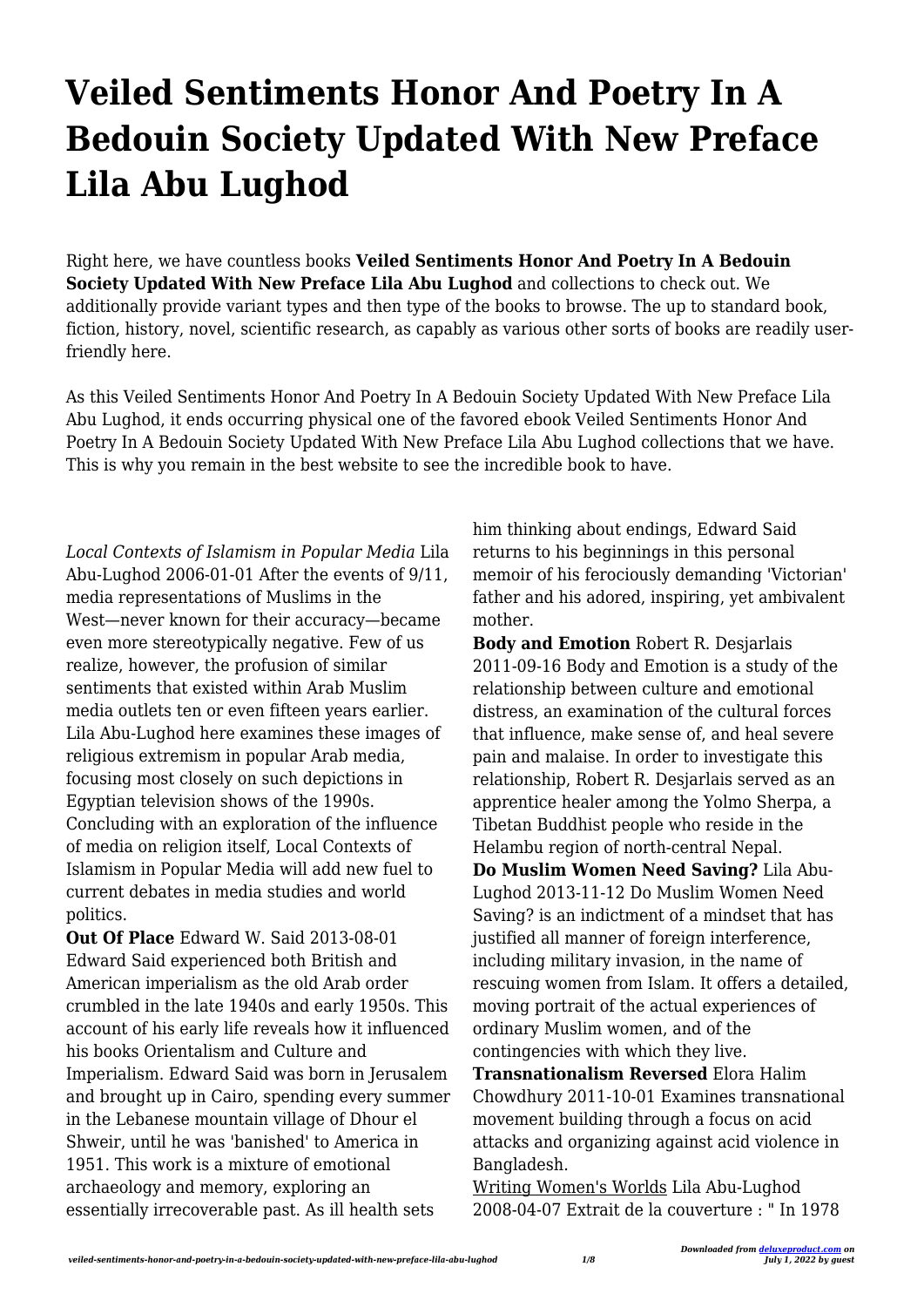Lila Abu-Lughod climbed out of a dusty van to meet members of a small Awlad 'Ali Bedouin community. Living in this Egyptian Bedouin settlement for extended periods during the following decade, Abu-Lughod took part in family life, with its moments of humor, affection, and anger. As the new teller of these tales Abu-Lughod draws on anthropological and feminist insights to construct a critical ethnography. She explores how the telling of these stories challenges the power of anthropological theory to render adequately the lives of others and the way feminist theory appropriates Third World women. Writing Women's Worlds is thus at once a vivid set of stories and a study in the politics of representation."

**Worlds of Wonder** David Gerrold 2018-04-03 An in-depth writing guide from the author of one of the most popular episodes of Star Trek Hugo and Nebula Award-winning author David Gerrold delights and challenges readers with his detailed instruction for creating compelling tales of fantasy and science fiction. The creator of the famous Star Trek episode, "The Trouble With Tribbles" and many groundbreaking science fiction novels including The Man Who Folded Himself and When Harlie was One, Gerrold will inspire you with his passion for the craft. With expert insight and humor, Gerrold shares eyeopening writing tips based on his decades of experience. Inside, discover his techniques for creating fantasy worlds and alien races, developing your hero, writing good sex scenes, keeping imaginary elements believable, and so much more. This ebook edition of Worlds of Wonder is the perfect resource for sci-fi and fantasy writers seeking encouragement and "tricks of the trade" from one of the greats.

## **The Meaning of Marriage Payments** John L. Comaroff 1980

**Lost in Transition** Kristen Ghodsee 2011-09-14 Through ethnographic essays and short stories based on her experiences in Eastern Europe between 1989 and 2009, Kristen Ghodsee explains why many Eastern Europeans are nostalgic for the communist past. *Fieldwork in Educational Settings* Sara Delamont 2002 This new edition brings original, best-selling text right up-to-date for new researchers and includes a new chapter on computer software for data handling.

Return to Laughter Elenore Smith Bowen 2020-03-05 This classic of anthropological literature is a dramatic, revealing account of an anthropologist's first year in the field with a remote African tribe. Simply as a work of ethnographic interest, Return to Laughter provides deep insights into the culture of West Africa—me subtle web of its tribal life and the power of the institution of witchcraft. However, the author's fictional approach gives the book its lasting appeal. She focuses on the human dimension of anthropology, recounting her personal triumphs and failures and documenting the profound changes she undergoes. As a result, her story becomes at once highly personal and universally recognizable. She has vividly brought to life the classic narrative of an outsider caught up and deeply involved in an utterly alien culture. "The first introspective account ever published of what it's like to be a field worker among a primitive people."—Margaret Mead *Veiled Sentiments* Lila Abu-Lughod 2016-09-06 First published in 1986, Lila Abu-Lughod's Veiled Sentiments has become a classic ethnography in the field of anthropology. During the late 1970s and early 1980s, Abu-Lughod lived with a community of Bedouins in the Western Desert of Egypt for nearly two years, studying gender relations, morality, and the oral lyric poetry through which women and young men express personal feelings. The poems are haunting, the evocation of emotional life vivid. But Abu-Lughod's analysis also reveals how deeply implicated poetry and sentiment are in the play of power and the maintenance of social hierarchy. What begins as a puzzle about a single poetic genre becomes a reflection on the politics of sentiment and the complexity of culture. This thirtieth anniversary edition includes a new afterword that reflects on developments both in anthropology and in the lives of this community of Awlad 'Ali Bedouins, who find themselves increasingly enmeshed in national political and social formations. The afterword ends with a personal meditation on the meaning—for all involved—of the radical experience of anthropological fieldwork and the responsibilities it entails for ethnographers. *Leaving the Atocha Station* Ben Lerner 2012-02-02 Adam Gordon is a brilliant, if highly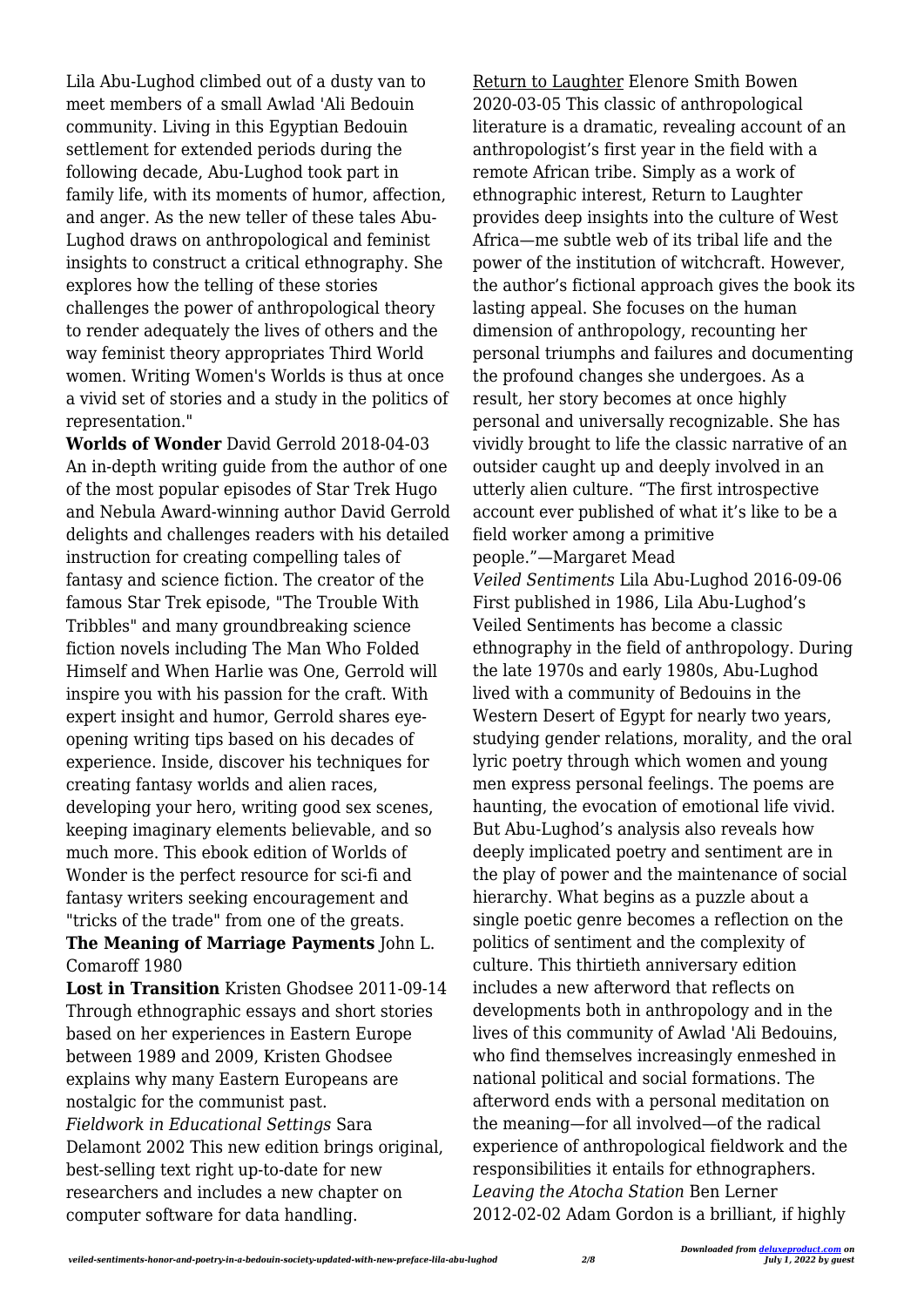unreliable, young American poet on a prestigious fellowship in Madrid, struggling to establish his sense of self and his attitude towards art. Fuelled by strong coffee and selfprescribed tranquillizers, Adam's 'research' soon becomes a meditation on the possibility of authenticity, as he finds himself increasingly troubled by the uncrossable distance between himself and the world around him. It's not just his imperfect grasp of Spanish, but the underlying suspicion that his relationships, his reactions, and his entire personality are just as fraudulent as his poetry.

Poetry and Politics in Contemporary Bedouin Society Clive Holes 2009 This book shows how colloquial Bedouin poetry remains a vibrant art that has manifold modern functions: commenting on world affairs (such as the Arab-Israeli wars, the Gulf War, the American invasion of Iraq); criticizing the domestic policies of Arab states; and highlighting poverty, discrimination, the corrupt practices of officialdom, and a compliant local media. Each of the 41 poems presented is transliterated and translated into English verse, with historical and contextual annotation. The tone is sometimes bitter, sometimes satirical, sometimes scurrilous, and often amusing. The poems are prefaced by an essay on the practice of modern Bedouin poetry. Poetry and Politics in Contemporary Bedouin Society is completed by appendices containing the Arabic script versions of the poems, extensive language notes, and a glossary of the vocabulary.

**We Share Walls** Katherine E. Hoffman 2008-04-15 We Share Walls: Language, Land, and Gender in Berber Morocco explores how political economic shifts over the last century have reshaped the language practices and ideologies of women (and men) in the plains and mountains of rural Morocco. Offers a unique and richly textured ethnography of language maintenance and shift as well as language and place-making among an overlooked Muslim group Examines how Moroccan Berbers use language to integrate into the Arab-speaking world and retain their own distinct identity Illuminates the intriguing semiotic and gender issues embedded in the culture Part of the Blackwell Studies in Discourse and Culture Series

**Food and Power** Nir Avieli 2017 "Drawing on ethnography conducted in Israel since the late 1990s, Food and Power considers how power is produced, reproduced, negotiated, and subverted in the contemporary Israeli culinary sphere. Nir Avieli explores issues such as the definition of Israeli cuisine, the ownership of hummus, the privatization of communal Kibbutz dining rooms, and food at a military prison for Palestinian detainees to show how cooking and eating create ambivalence concerning questions of strength and weakness and how power and victimization are mixed into a sense of selfjustification that maintains internal cohesion among Israeli Jews."--Provided by publisher. **Politics of Piety** Saba Mahmood 2011-10-23 Politics of Piety is a groundbreaking analysis of Islamist cultural politics through the ethnography of a thriving, grassroots women's piety movement in the mosques of Cairo, Egypt. Unlike those organized Islamist activities that seek to seize or transform the state, this is a moral reform movement whose orthodox practices are commonly viewed as inconsequential to Egypt's political landscape. Saba Mahmood's compelling exposition of these practices challenges this assumption by showing how the ethical and the political are indelibly linked within the context of such movements. Not only is this book a sensitive ethnography of a critical but largely ignored dimension of the Islamic revival, it is also an unflinching critique of the secular-liberal assumptions by which some people hold such movements to account. The book addresses three central questions: How do movements of moral reform help us rethink the normative liberal account of politics? How does the adherence of women to the patriarchal norms at the core of such movements parochialize key assumptions within feminist theory about freedom, agency, authority, and the human subject? How does a consideration of debates about embodied religious rituals among Islamists and their secular critics help us understand the conceptual relationship between bodily form and political imaginaries? Politics of Piety is essential reading for anyone interested in issues at the nexus of ethics and politics, embodiment and gender, and liberalism and postcolonialism. In a substantial new preface, Mahmood addresses the controversy sparked by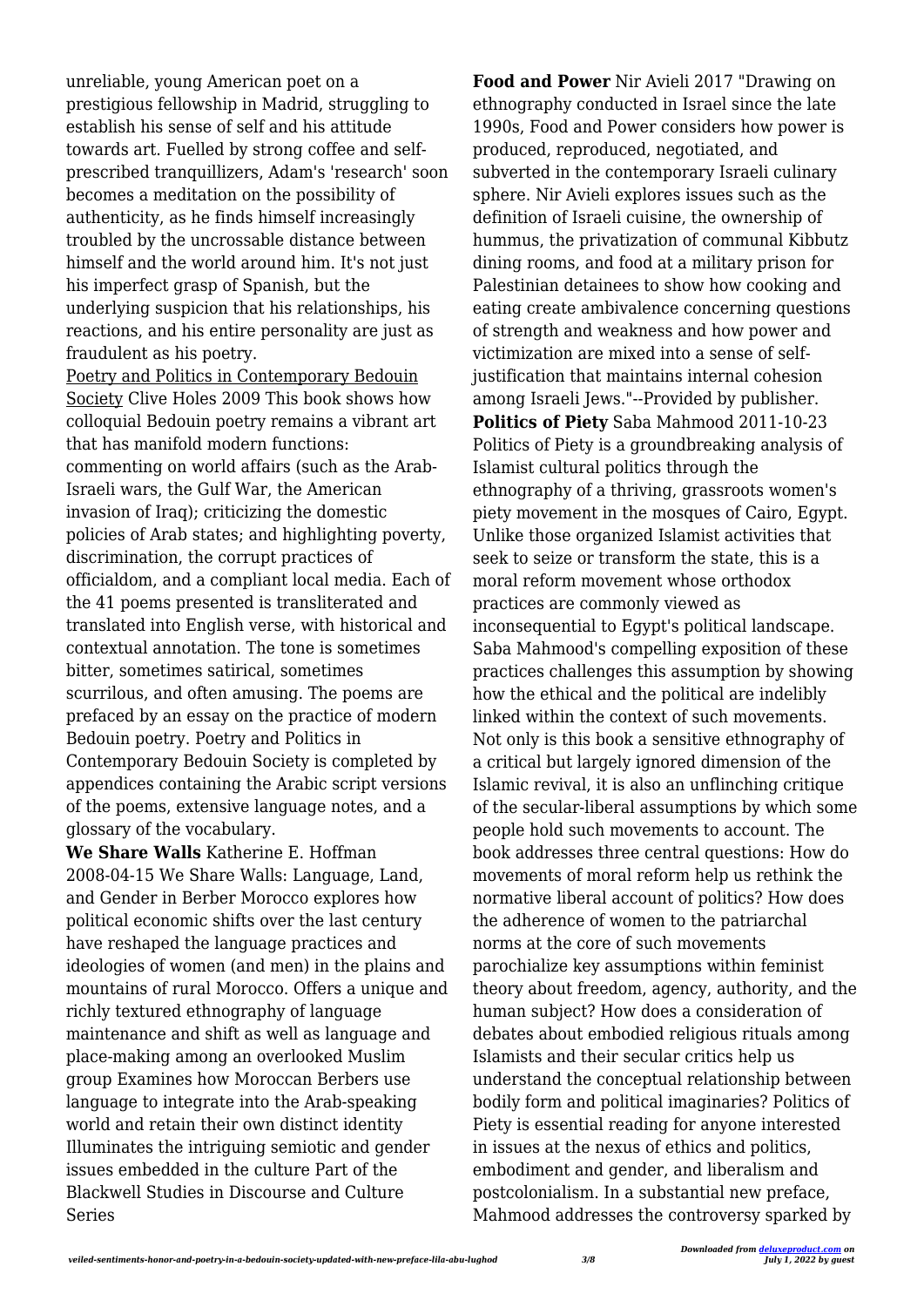the original publication of her book and the scholarly discussions that have ensued. **Dramas of Nationhood** Lila Abu-Lughod 2008-05-30 How do people come to think of themselves as part of a nation? Dramas of Nationhood identifies a fantastic cultural form that binds together the Egyptian nation—television serials. These melodramatic programs—like soap operas but more closely tied to political and social issues than their Western counterparts—have been shown on television in Egypt for more than thirty years. In this book, Lila Abu-Lughod examines the shifting politics of these serials and the way their contents both reflect and seek to direct the changing course of Islam, gender relations, and everyday life in this Middle Eastern nation. Representing a decade's worth of research, Dramas of Nationhood makes a case for the importance of studying television to answer larger questions about culture, power, and modern self-fashionings. Abu-Lughod explores the elements of developmentalist ideology and the visions of national progress that once dominated Egyptian television—now experiencing a crisis. She discusses the broadcasts in rich detail, from the generic emotional qualities of TV serials and the depictions of authentic national culture, to the debates inflamed by their deliberate strategies for combating religious extremism.

**Where the River Ends** Shaylih Muehlmann 2013-05-23 Where the River Ends examines the response of the Cucapá people of Mexico's northwest coast to the state's claim that they are not "indigenous enough" to merit the special fishing rights which would allow them to subsist during environmental crisis.

*Nakba* Lecturer Ahmad Sa'di 2007 Contributors examine how the Nakba has shaped the personal and collective memory of Palestinians and how that memory impels their claims for justice. **Veiled Sentiments** Lila Abu-Lughod 2016-09-06 First published in 1986, Lila Abu-Lughod's Veiled Sentiments has become a classic ethnography in the field of anthropology. During the late 1970s and early 1980s, Abu-Lughod lived with a community of Bedouins in the Western Desert of Egypt for nearly two years, studying gender relations, morality, and the oral lyric poetry through which women and young

men express personal feelings. The poems are haunting, the evocation of emotional life vivid. But Abu-Lughod's analysis also reveals how deeply implicated poetry and sentiment are in the play of power and the maintenance of social hierarchy. What begins as a puzzle about a single poetic genre becomes a reflection on the politics of sentiment and the complexity of culture. This thirtieth anniversary edition includes a new afterword that reflects on developments both in anthropology and in the lives of this community of Awlad 'Ali Bedouins, who find themselves increasingly enmeshed in national political and social formations. The afterword ends with a personal meditation on the meaning—for all involved—of the radical experience of anthropological fieldwork and the responsibilities it entails for ethnographers. Knowledge and Passion Michelle Zimbalist Rosaldo 1980-03-31 Michelle Rosaldo presents an ethnographic interpretation of the life of the Ilongots, a group of some 3,500 hunters and horticulturists in Northern Luzon, Philippines. Her study focuces on headhunting, a practice that remained active among the Ilongots until at least 1972. Indigenous notions of 'knowledge' and 'passion' are crucial to the Ilongots' perceptions of their own social practices of headhunting, oratory, marriage, and the organization of subsistence labour. In explaining the significance of these key ideas, Professor Rosaldo examines what she considers to be the most important dimensions of Ilongot social relationships: the contrasts between men and women and between accomplished married men and bachelor youths. By defining 'knowledge' and 'passion' in the context of their social and affective significance, the author demonstrates the place of headhunting in historical and political processes, and shows the relation between headhunting and indigenous concepts of curing, reproduction, and health. Theoretically oriented toward interpretive of symbolic ethnography, this book clarifies some of the ways in which the study of a language both vocabulary and patterns of usage - is a study of a culture; the process of translation is presented as a method of cultural interpretation. Professor Rosaldo argues that an appreciation of the Ilongots' specific notions of 'the self' and the emotional concepts associated with headhunting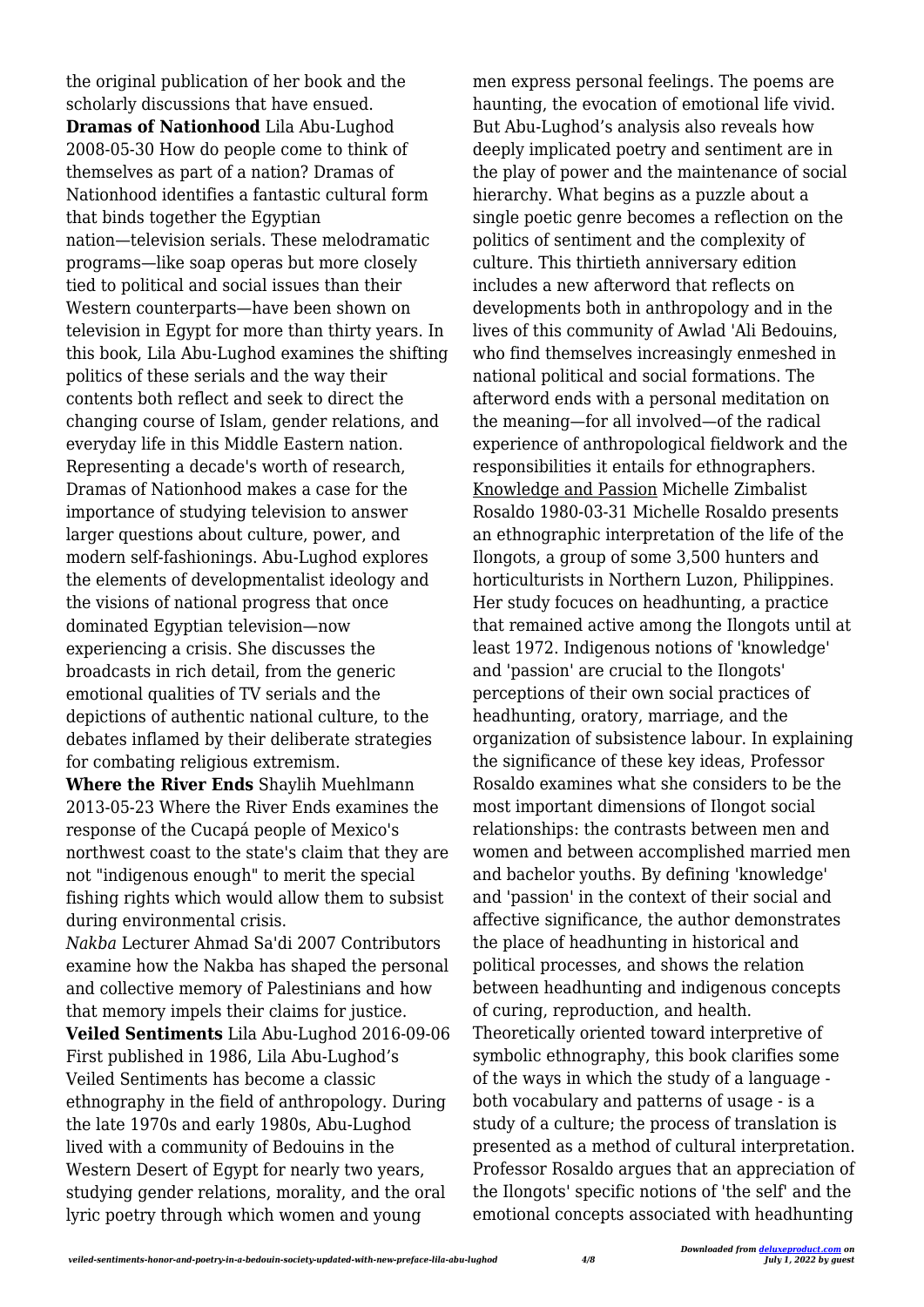can illuminate central aspects of the group's social life.

**Body, Self, and Society** Anne E. Becker 2013-11-25 Anne E. Becker examines the cultural context of the embodied self through her ethnography of bodily aesthetics, food exchange, care, and social relationships in Fiji. She contrasts the cultivation of the body/self in Fijian and American society, arguing that the motivation of Americans to work on their bodies' shapes as a personal endeavor is permitted by their notion that the self is individuated and autonomous. On the other hand, because Fijians concern themselves with the cultivation of social relationships largely expressed through nurturing and food exchange, there is a vested interest in cultivating others' bodies rather than one's own.

**Small Places, Large Issues** Thomas Hylland Eriksen 2015 Du site de l'éditeur: This concise introduction to social and cultural anthropology has become a modern classic, revealing the rich global variation in social life and culture. The text provides a clear overview of anthropology, focusing on central topics such as kinship, ethnicity, ritual and political systems, offering a wealth of examples that demonstrate the enormous scope of anthropology and the importance of a comparative perspective. Unlike other texts on the subject, Small Places, Large Issues incorporates the anthropology of complex modern societies. Using reviews of key monographs to illustrate his argument, Eriksen's lucid and accessible text remains an established introductory text in anthropology. This new edition is updated throughout and increases the emphasis on the interdependence of human worlds. There is a new discussion of the new influence cultural studies and natural science on anthropology. Effortless bridging the perceived gap between 'classic' and 'contemporary' anthropology, Small Places, Large Issues is as essential to anthropology undergraduates as ever.

*What Kind of Liberation?* Nadje Al-Ali 2009 "There is something to learn, literally, on every page here."--Cynthia Enloe, from the foreword "This is a fluent and highly informed account of the women of Iraq during a time of ever increasing political turmoil, economic disaster and foreign invasion. It gives a fascinating

insight into the way Iraqi society really works and is far superior in quality to most of what has been written about Iraq in war and peace."-- Patrick Cockburn, author of Muqtada: Muqtada al-Sadr, the Shia Revival, and the Struggle for Iraq

**Consuming Grief** Beth A. Conklin 2010-01-10 Mourning the death of loved ones and recovering from their loss are universal human experiences, yet the grieving process is as different between cultures as it is among individuals. As late as the 1960s, the Wari' Indians of the western Amazonian rainforest ate the roasted flesh of their dead as an expression of compassion for the deceased and for his or her close relatives. By removing and transforming the corpse, which embodied ties between the living and the dead and was a focus of grief for the family of the deceased, Wari' death rites helped the bereaved kin accept their loss and go on with their lives. Drawing on the recollections of Wari' elders who participated in consuming the dead, this book presents one of the richest, most authoritative ethnographic accounts of funerary cannibalism ever recorded. Beth Conklin explores Wari' conceptions of person, body, and spirit, as well as indigenous understandings of memory and emotion, to explain why the Wari' felt that corpses must be destroyed and why they preferred cannibalism over cremation. Her findings challenge many commonly held beliefs about cannibalism and show why, in Wari' terms, it was considered the most honorable and compassionate way of treating the dead.

**In Search of Respect** Philippe Bourgois 2003 This new edition brings this study of inner-city life up to date.

*'Illegal' Traveller* S. Khosravi 2010-04-14 Based on fieldwork among undocumented immigrants and asylum seekers Illegal Traveller offers a narrative of the polysemic nature of borders, border politics, and rituals and performances of border-crossing. Interjecting personal experiences into ethnographic writing it is 'a form of self-narrative that places the self within a social context'.

**What's Love Got to Do with It?** Denise Brennan 2004-05-14 DIVAn ethnographic case study of sex tourism in the Dominican Republic, showing how the sex trade is linked to economic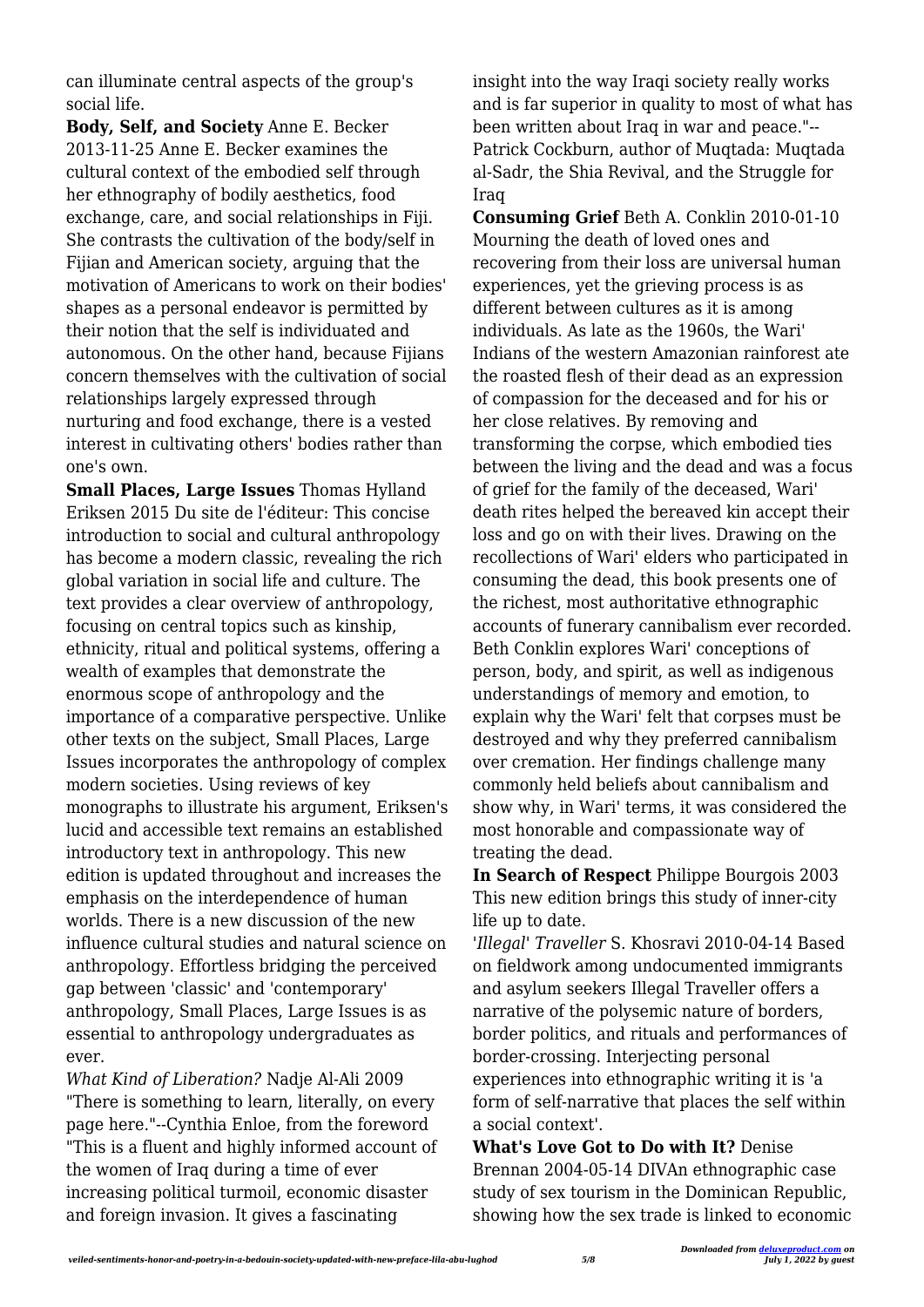#### and cultural globalization./div

#### **Arab Folk Epic and Identity** Bridget Connelly 1986-01

**Gender and Sociality in Amazonia** Cecilia McCallum 2020-05-11 This is the first book to focus directly on gender in Amazonia for nearly thirty years. Research on gender and sexual identity has become central to social science during that time, but studies have concentrated on other places and people, leaving the gendered experiences of indigenous Amazonians relatively unexplored. McCallum explores littleknown aspects of the day-to-day lives of Amazonian peoples in Brazil and Peru. Taking a closer look at the lives of the Cashinahua people, the book provides fascinating insights into conception, pregnancy and birth; naming rituals and initiation ceremonies; concepts of space and time; community and leadership; exchange and production practices; and the philosophy of daily life itself. Through this prism it shows that in fact gender is not merely an aspect of Amazonian social life, but its central axis and driving force. Gender does not just affect personal identity, but has implications for the whole of community life and social organization. The author illustrates how gender is continually created and maintained, and how social forms emerge from the practices of gendered persons in interaction. Throughout their lives, people are 'being made' in this part of the Amazon, and the whole of social organization is predicated on this conception. The author reveals the complex inter-relationships that link gender distinctions with the body, systems of exchange and politics. In so doing, she develops a specific theoretical model of gender and sociality that reshapes our understanding of Amazonian social processes. Building on the key works from past decades, this book challenges and extends current understandings of gender, society and the indigenous people of Amazonia.

**Media Worlds** Faye D. Ginsburg 2002-10-23 This groundbreaking volume showcases the exciting work emerging from the ethnography of media, a burgeoning new area in anthropology that expands both social theory and ethnographic fieldwork to examine the way media—film, television, video—are used in societies around the globe, often in places that have been off the map of conventional media

studies. The contributors, key figures in this new field, cover topics ranging from indigenous media projects around the world to the unexpected effects of state control of media to the local impact of film and television as they travel transnationally. Their essays, mostly new work produced for this volume, bring provocative new theoretical perspectives grounded in cross-cultural ethnographic realities to the study of media.

### **Selected Ghinnawas from Veiled Sentiments: Honor and Poetry in a Bedouin Society** Lila Abu-Lughod 2000

**Stories of Culture and Place** Michael G. Kenny 2017-11-06 "This original introduction to cultural anthropology is a textbook like no other. Structured more as a narrative rather than a compendium of facts about cultures and concepts, it invites students to think of anthropology as a series of stories that emerge from cultural encounters in particular times and places. These moments of encounter are illustrated with reference to both classic and contemporary ethnographic examples-from Coming of Age in Samoa to Coming of Age in Second Life-allowing readers to grasp anthropology's sometimes problematic past, while still capturing the excitement and potential of the discipline. The second edition has been updated throughout with fresh ethnographic examples, and features a new introduction, and two new chapters - one on economic anthropology and exchange, and one on health and medicine. As well, an end-of-book Glossary has been added for quick reference. The result is a more streamlined book that offers thorough coverage but is manageable to teach."-

**Veiled Sentiments** Lila Abu-Lughod 1999 "A truly extraordinary book--beautifully and modestly written, remarkably insightful, consistently compelling." --Edward Said, author of Out of Place: A Memoir

-

**From Song to Book** Sylvia Huot 2019-05-15 As the visual representation of an essentially oral text, Sylvia Huot points out, the medieval illuminated manuscript has a theatrical, performative quality. She perceives the tension between implied oral performance and real visual artifact as a fundamental aspect of thirteenth- and fourteenth-century poetics. In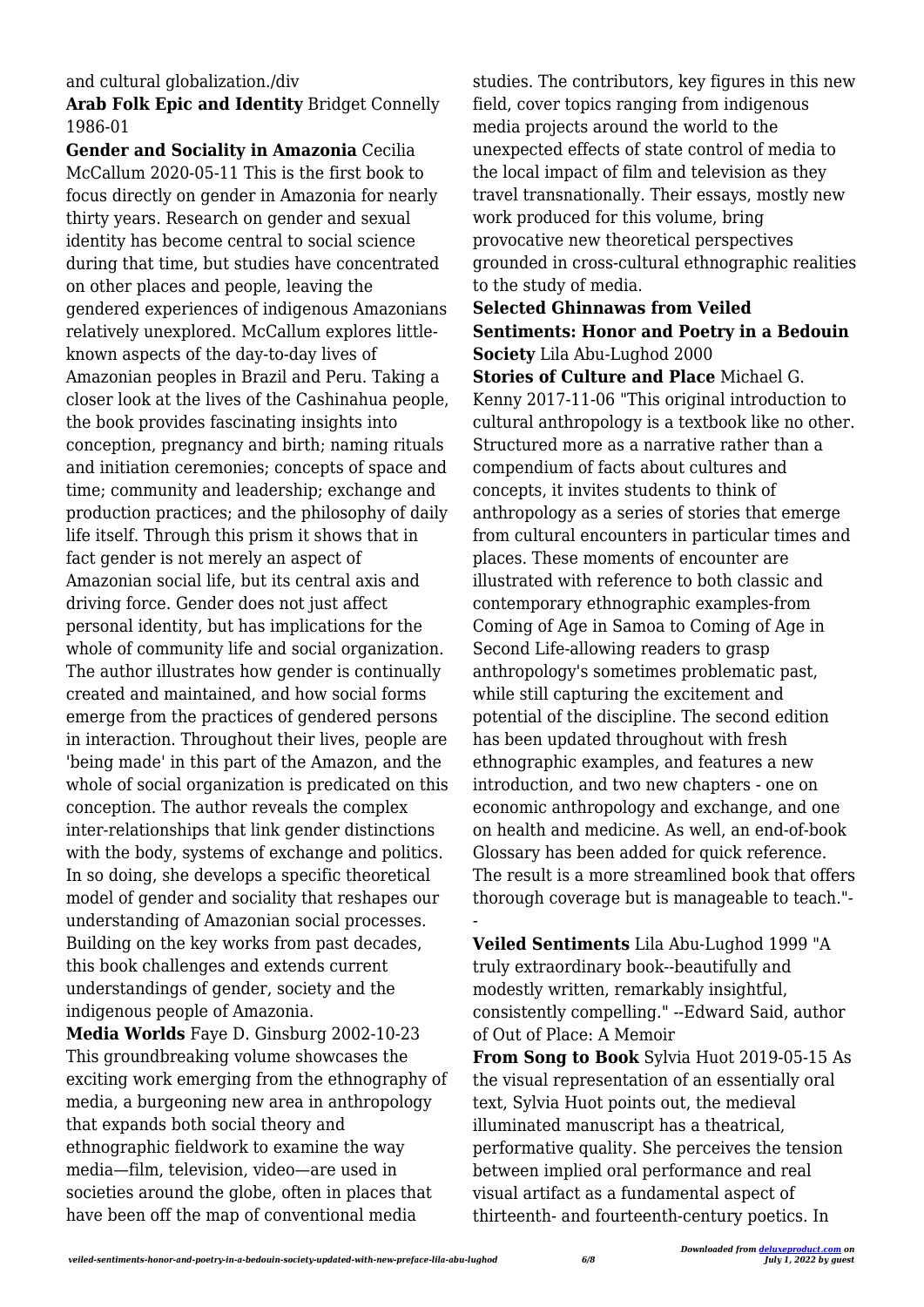this generously illustrated volume, Huot examines manuscript texts both from the performance-oriented lyric tradition of chanson courtoise, or courtly love lyric, and from the selfconsciously literary tradition of Old French narrative poetry. She demonstrates that the evolution of the lyrical romance and dit, narrative poems which incorporate thematic and rhetorical elements of the lyric, was responsible for a progressive redefinition of lyric poetry as a written medium and the emergence of an explicitly written literary tradition uniting lyric and narrative poetics. Huot first investigates the nature of the vernacular book in the thirteenth and fourteenth centuries, analyzing organization, page layout, rubrication, and illumination in a series of manuscripts. She then describes the relationship between poetics and manuscript format in specific texts, including works by widely read medieval authors such as Guillaume de Lorris, Jean de Meun, and Guillaume de Machaut, as well as by lesserknown writers including Nicole de Margival and Watriquet de Couvin. Huot focuses on the writers' characteristic modifications of lyric poetics; their use of writing and performance as theme; their treatment of the poet as singer or writer; and of the lady as implied reader or listener; and the ways in which these features of the text were elaborated by scribes and illuminators. Her readings reveal how medieval poets and book-makers conceived their common project, and how they distinguished their respective roles.

**Remaking Women** Lila Abu-Lughod 1998-07-01 Contrary to popular perceptions, newly veiled women across the Middle East are just as much products and symbols of modernity as the upperand middle-class women who courageously took off the veil almost a century ago. To make this point, these essays focus on the "woman question" in the Middle East (most particularly in Egypt and Iran), especially at the turn of the century, when gender became a highly charged nationalist issue tied up in complex ways with the West. The last two decades have witnessed an extraordinary burst of energy and richness in Middle East women's studies, and the contributors to this volume exemplify the vitality of this new thinking. They take up issues of concern to historians and social thinkers

working on the postcolonial world. The essays challenge the assumptions of other major works on women and feminism in the Middle East by questioning, among other things, the familiar dichotomy in which women's domesticity is associated with tradition and modernity with their entry into the public sphere. Indeed, Remaking Women is a radical challenge to any easy equation of modernity with progress, emancipation, and the empowerment of women. The contributors are Lila Abu-Lughod, Marilyn Booth, Deniz Kandiyoti, Khaled Fahmy, Mervat Hatem, Afsaneh Najmabadi, Omnia Shakry, and Zohreh T. Sullivan.The book is introduced by the editor with a piece called "Feminist Longings and Postcolonial Conditions," which masterfully interfaces the critical studies of feminism and modernism with scholarship on South Asia and the Middle East.

*Dreams That Matter* Amira Mittermaier 2011 Based on the author's dissertation (Columbia University).

**Words Matter** Elizabeth Keating 2016-10-18 In a twenty-first-century global economy, in which multinational companies coordinate and collaborate with partners and clientele around the world, it is usually English that is the parlance of business, research, technology, and finance. Most assume that if parties on both ends of the conference call are fluent English speakers, information will be shared seamlessly and without any misunderstanding. But is that really true? Words Matter examines how communications between transnational partners routinely break down, even when all parties are fluent English speakers. The end result is lost time, lost money, and often discord among those involved. What's going wrong? Contrary to a common assumption, language is never neutral. Its is heavily influenced by one's culture and can often result in unintended meanings depending on word choice, a particular phrase, or even one's inflection. A recent study of corporate managers found that one out of five projects fail primarily because of ineffective transnational communication, resulting in the loss of millions of dollars. In Words Matter, you will venture into the halls of multinational tech companies around the world to study language and culture at work; learn practical steps for harnessing research in communication and anthropology to become